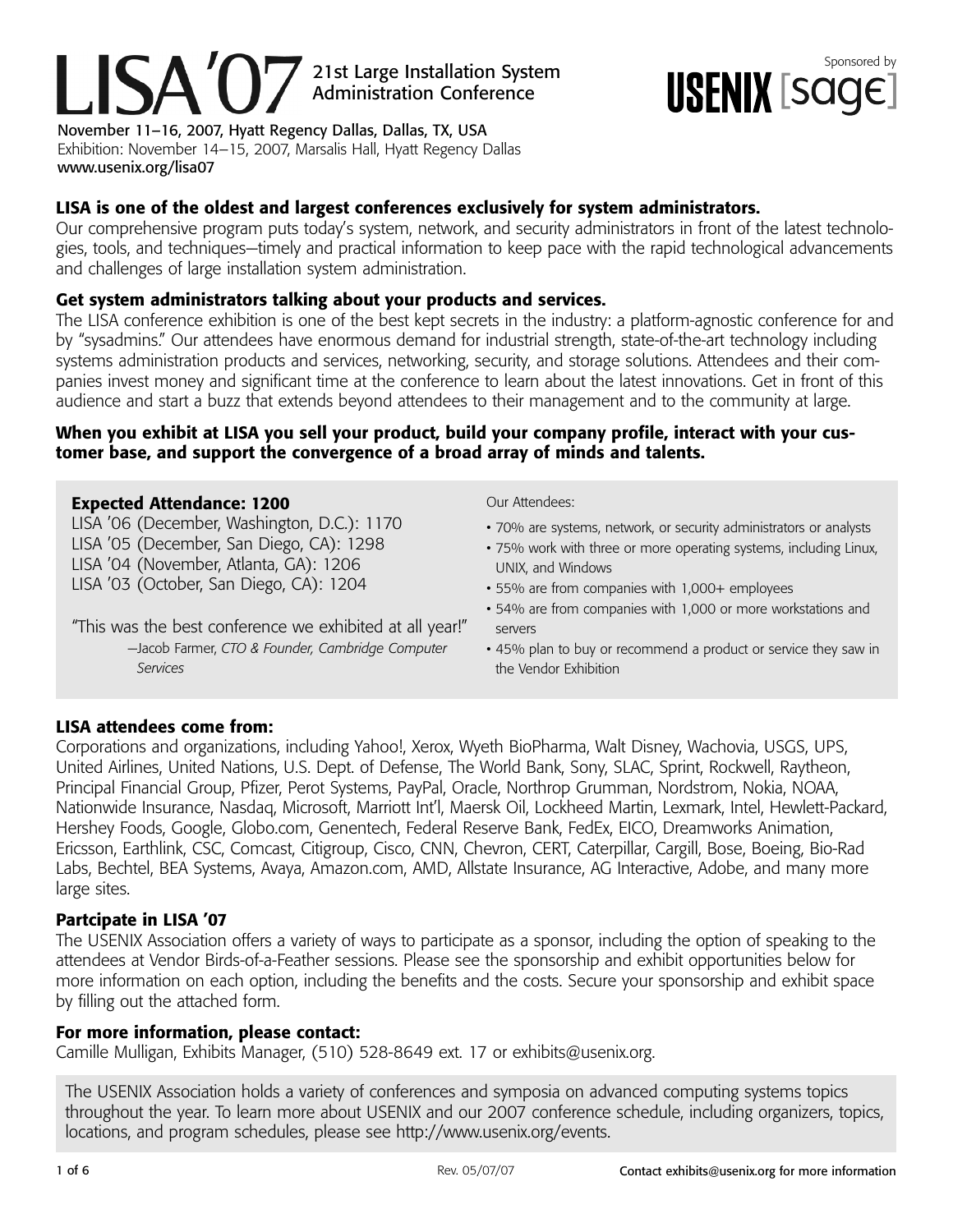# LISA '07 Sponsorship and Exhibiting Opportunities

# Vendor BoF and Premium Exhibit Space Package  $\sim$  88,500

One Premium 10'x10' Exhibit Space, which includes:

- 10'x10' booth\*\* in a carpeted ballroom, with 8' pipe and drape back wall and 3' side rails
- One 6' skirted table, two chairs, and a wastebasket
- Booth identity sign (7"x44" black-and-white sign with company name and booth number)
- One electrical outlet (500 watt) in booth
- Company logo and link displayed on the conference Web site
- Company name, URL, and description (50 words) in the conference on-site guide
- One attendee bag insert
- 3 conference passes for your use\*
- Unlimited Vendor Exhibition passes for staff and customers
- 4 additional passes to the conference reception

One Vendor Presentation/BoF Session† , which includes:

- Your Vendor BoF date, time, topic, and description listed on conference Web site
- Company logo featured on signage in a public area announcing your BoF and its location
- Conference room for up to 75 people for your one-hour session
- Refreshments including beer, wine, sodas, and dry snacks for 50 people
- Listing as a sponsor of a Vendor BoF in the conference on-site guide
- Half-page company ad printed in black-and-white in the conference on-site guide

# Premium Exhibit Space \$5,695

- 10'x10' booth\*\* in a carpeted ballroom, with 8' pipe and drape back wall and 3' side rails
- One 6' skirted table, two chairs, and a wastebasket
- Booth identity sign (7"x44" black-and-white sign with company name and booth number)
- One electrical outlet (500 watt) in booth
- Company logo and link displayed on the conference Web site
- Company name, URL, and description (50 words) in the conference on-site guide
- Quarter-page company ad printed in black-and-white in the conference on-site guide
- One attendee bag insert
- 2 conference passes for your use\*
- Unlimited Vendor Exhibition passes for staff and customers
- 4 additional passes to the conference reception

# Exhibit Space Only \$3,495

- 10'x10' booth\*\* in a carpeted ballroom, with 8' pipe and drape back wall and 3' side rails
- One 6' skirted table, two chairs, and a wastebasket
- Booth identity sign (7"x44" black-and-white sign with company name and booth number)
- Company logo and link displayed on the conference Web site
- Company name, URL, and description (50 words) in the conference on-site guide
- 1 conference pass for your use\*
- Unlimited Vendor Exhibition passes for staff and customers
- \* Conference passes include access to the technical sessions, vendor exhibition, and evening events, including BoFs and reception; they do not include tutorials.
- \*\* Each 10'x10' exhibit space is for one company or organization only—the space may not be shared without written approval from show management prior to September 15, 2007.

<sup>T</sup> Each 1-hour session is for one company or organization only—the time may not be shared without written approval from show management prior to September 15, 2007.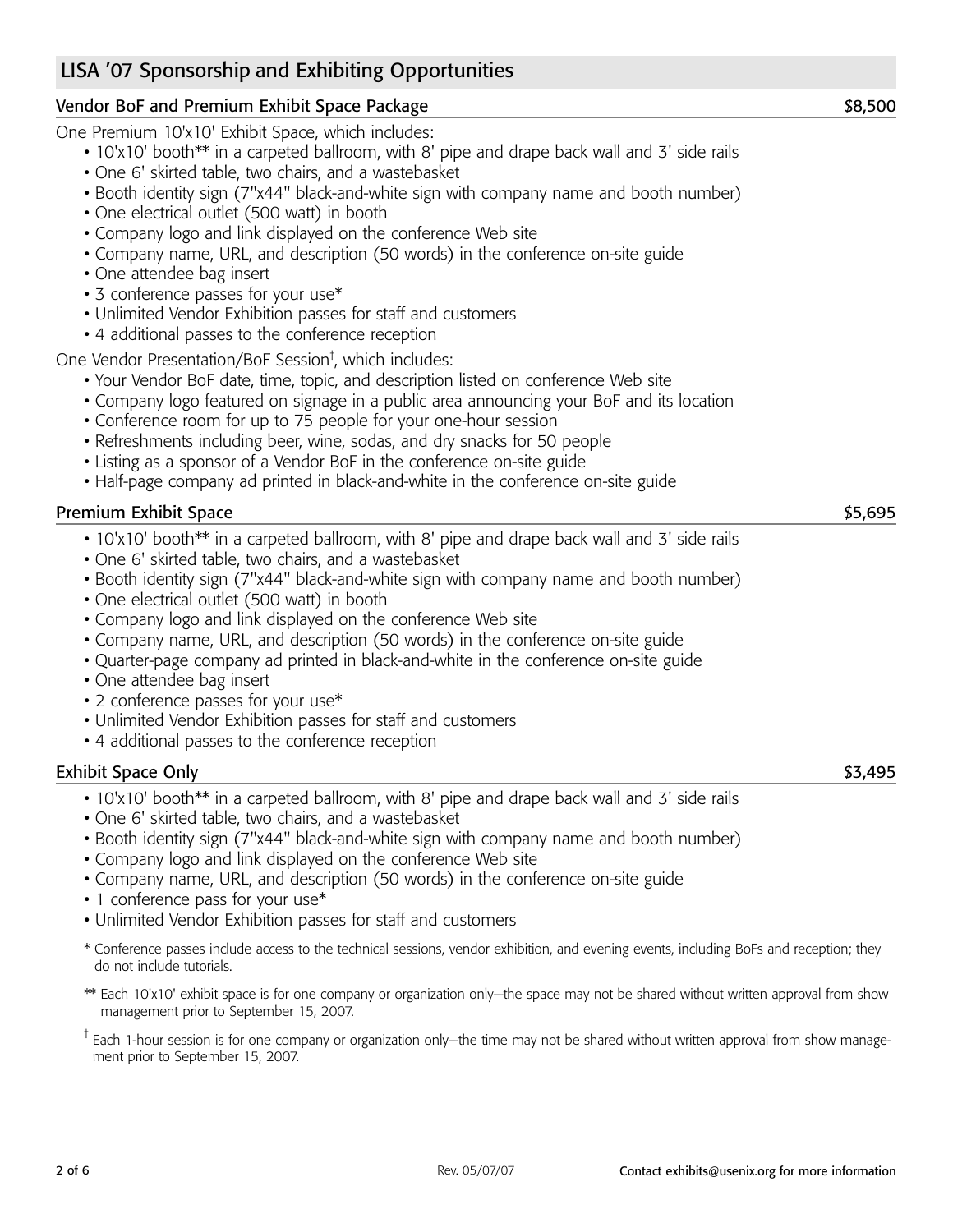# LISA '07 Sponsorship and Exhibiting Opportunities (continued)

### Vendor Presentation/BoF Session \$5,000 each \$5,000 each \$5,000 each \$5,000 each \$5,000 each \$5,000 each \$5,000 each \$5,000 each \$5,000 each \$5,000 each \$5,000 each \$5,000 each \$5,000 each \$5,000 each \$5,000 each \$5,000 eac

Each session† includes:

- Company logo and link displayed on the conference Web site
- Your Vendor BoF date, time, topic, and description listed on conference Web site
- Company logo featured on signage in a public area announcing your BoF and its location
- Conference room for up to 75 people for your one-hour session
- Refreshments including beer, wine, sodas, and dry snacks for 50 people
- Company name, URL, and description (50 words) in the conference on-site guide
- Half-page company ad printed in black-and-white in the conference on-site guide
- 1 conference pass for your use\*

#### Vendor Breakfast Presentation **by a strategies and the set of the set of the set of the set of the set of the set of the set of the set of the set of the set of the set of the set of the set of the set of the set of the se**

Exclusive opportunity for exhibitors! Each one-hour session<sup>†</sup> begins at 7:30 a.m. and includes:

- Your Vendor Breakfast date, time, topic, and description listed on conference Web site
- Company logo featured on signage in a public area announcing your presentation and its location
- Conference room for up to 75 people for your one-hour session
- Continental breakfast for 50 people
- Quarter-page company ad printed in black-and-white in the conference on-site guide
- 1 conference pass for your use\*

#### Student Grant Program Sponsor  $$5,000-$20,000$

By sponsoring the USENIX Student Grant program, you support the future of the industry by helping the next generation of practitioners, developers, and researchers participate in these important events. All student applicants are reviewed and selected by the USENIX Association.

#### Gold Student Grant Program Sponsor \$20,000  $$20,000$

- Company logo and link prominently displayed on the conference Web site
- \$5,000 USENIX Corporate Supporter status, with all benefits outlined at www.usenix.org/membership/ supporter.html
- 10'x10' booth at the Vendor Exhibition
- Company logo featured on key conference signage
- One-piece sponsor collateral material of up to 10 stapled pages inserted in every attendee registration packet
- Company logo, URL, and description (50 words) in the conference on-site guide
- 4 conference passes for your use\*
- 8 additional passes to the conference reception

#### Silver Student Grant Program Sponsor \$10,000  $$10,000$

- Company logo and link displayed on the conference Web site
- Company logo featured on key conference signage
- One-piece sponsor collateral material of up to 5 stapled pages inserted in every attendee registration packet
- Company logo, URL, and description (50 words) in the conference on-site guide
- 2 conference passes for your use\*
- 4 additional passes to the conference reception

#### Bronze Student Grant Program Sponsor  $$5,000$

- Company logo and link displayed on the conference Web site
- Company name, URL, and description (50 words) in the conference on-site guide
- 1 conference pass for your use\*
- 2 additional passes to the conference reception
- \* Conference passes include access to the technical sessions, vendor exhibition, and evening events, including BoFs and reception; they do not include tutorials.
- <sup>†</sup> Each 1-hour session is for one company or organization only—the time may not be shared without written approval from show management prior to September 15, 2007.

#### 3 of 6 Rev. 05/07/07 Contact exhibits@usenix.org for more information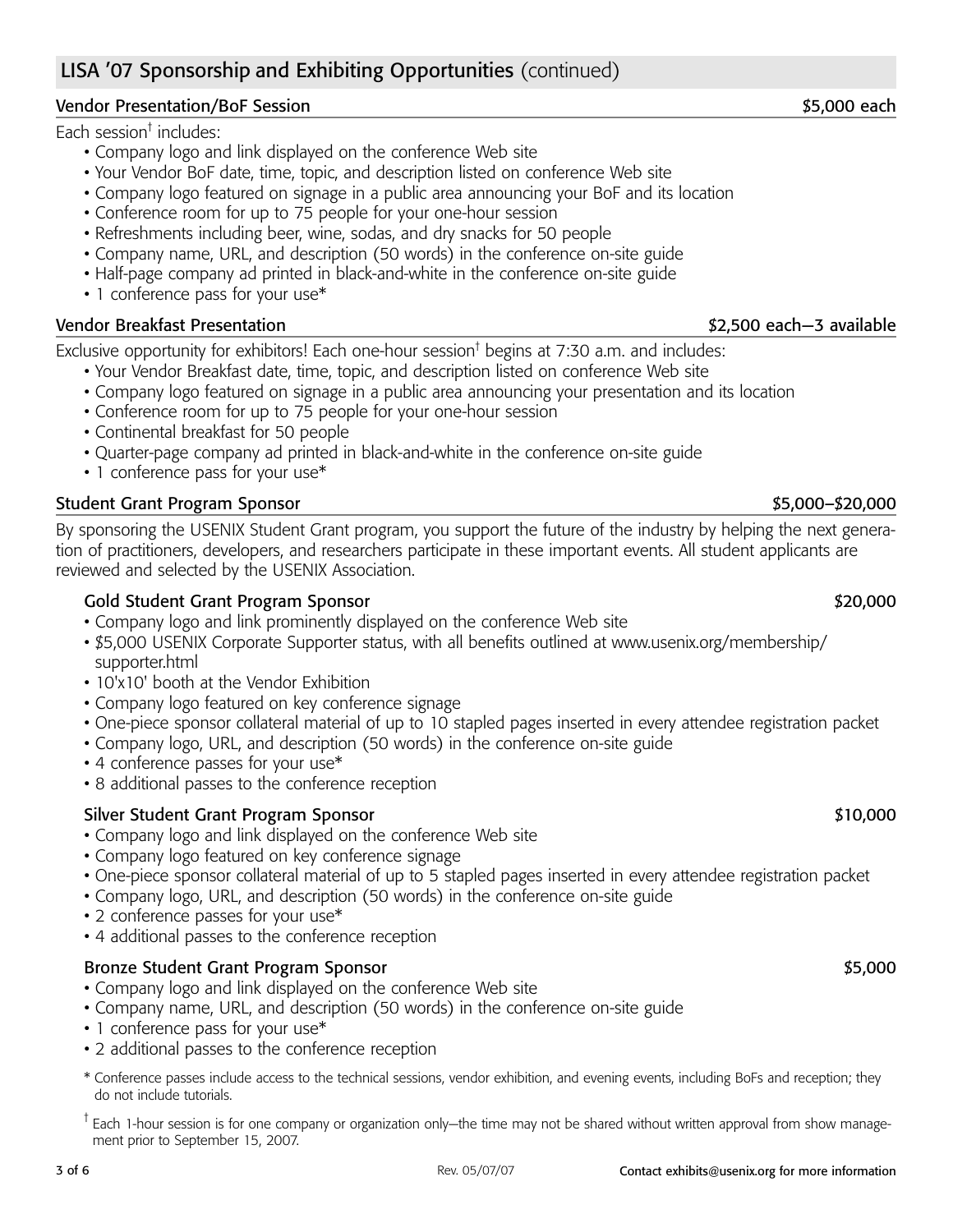# LISA '07 Sponsorship and Exhibiting Opportunities (continued)

| <b>Platinum Reception Sponsor–Exclusive Opportunity</b>                                                                                                                                                                                                                                                                                                                                                         | \$30,000 |
|-----------------------------------------------------------------------------------------------------------------------------------------------------------------------------------------------------------------------------------------------------------------------------------------------------------------------------------------------------------------------------------------------------------------|----------|
| • Company logo featured in marketing materials for the conference (schedule permitting)<br>• Company logo and link prominently displayed on the conference Web site<br>• \$5,000 USENIX Corporate Supporter status, with all benefits outlined at www.usenix.org/membership/<br>supporter.html                                                                                                                  |          |
| • 10'x20' Premium Exhibit Space at the Vendor Exhibition, which includes:<br>• 10'x20' booth in a carpeted ballroom, with 8' pipe and drape back wall and 3' side rails<br>• One 6' skirted table, two chairs, and a wastebasket<br>• Booth identity sign (7"x44" black-and-white sign with company name and booth number)<br>• One electrical outlet (500 watt) in booth                                       |          |
| • Company logo featured on signage at the reception<br>• 15-minute opportunity to address the attendees at the reception<br>• Opportunity to distribute one print marketing piece or one promotional item/gift at the reception<br>• Company logo, URL, and description (50 words) in the conference on-site guide<br>• 4 conference passes for your use*<br>• 10 additional passes to the conference reception |          |
| Luncheon Sponsor                                                                                                                                                                                                                                                                                                                                                                                                | \$15,000 |
| • Company logo and link displayed on the conference Web site<br>• Company logo featured on signage at the luncheon venue<br>• 15-minute opportunity to address the attendees at the luncheon<br>• Company logo, URL, and description (50 words) in the conference on-site guide<br>• 2 conference passes for your use*<br>• 5 additional passes to the conference reception                                     |          |
| <b>Coffee Breaks Sponsor</b>                                                                                                                                                                                                                                                                                                                                                                                    | \$8,000  |
| • Company logo and link displayed on the conference Web site<br>• Company logo featured on signage at the coffee break stations<br>• Company name, URL, and description (50 words) in the conference on-site guide<br>• 2 conference passes for your use*                                                                                                                                                       |          |
| Conference Bag Support-Exclusive Opportunity                                                                                                                                                                                                                                                                                                                                                                    | \$12,000 |
| • Company logo and link displayed on the conference Web site<br>• Company logo on attendee bags distributed at registration<br>• Company logo, URL, and description (50 words) in the conference on-site guide<br>• 2 conference passes for your use*                                                                                                                                                           |          |
| <b>Conference Network Support</b>                                                                                                                                                                                                                                                                                                                                                                               | \$5,000  |
| • Company logo and link displayed on the conference Web site<br>• Company literature distributed in a public area<br>• Company logo featured on signage in a public area<br>• Company name, URL, and description (50 words) in the conference on-site guide<br>• 2 conference passes for your use*                                                                                                              |          |
| <b>Attendee Bag Inserts</b><br>flat paper: \$2,750; 3-D: \$3,300                                                                                                                                                                                                                                                                                                                                                |          |
| • Company materials inserted in every attendee registration packet (inserts to be supplied by the sponsor;<br>flat insert can be up to 10 stapled pages)                                                                                                                                                                                                                                                        |          |
| Advertising in the Conference On-site Guide<br>full page ad: \$2,000; half page ad: \$1000                                                                                                                                                                                                                                                                                                                      |          |
| • Company ad printed in black-and-white in the conference on-site guide, inserted in every attendee registration<br>packet                                                                                                                                                                                                                                                                                      |          |

\* Conference passes include access to the technical sessions, lunch, and evening activities, including reception.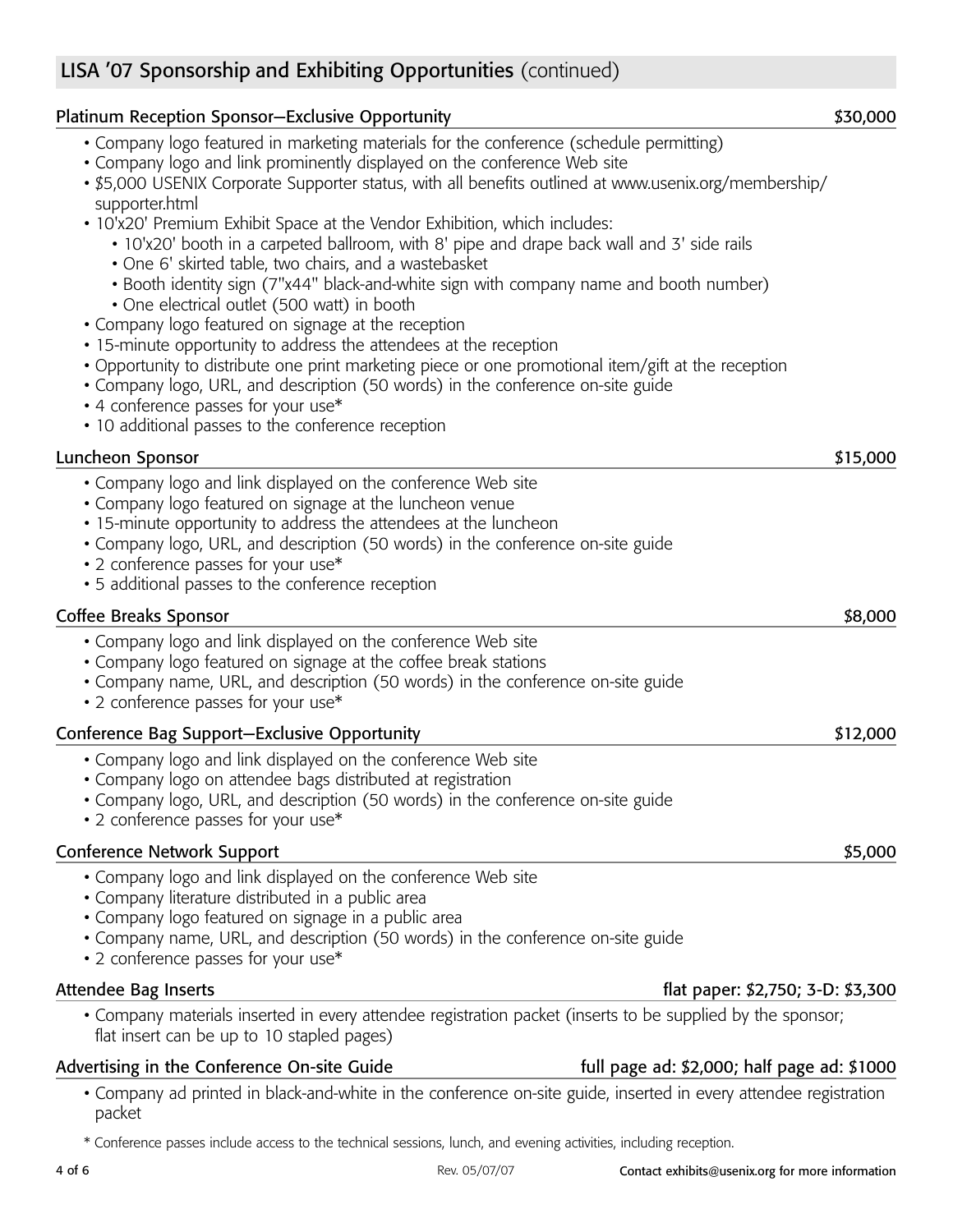# Sponsored by<br>TARNIM Form Administration Conference

November 11–16, 2007, Hyatt Regency Dallas, Dallas, TX, USA Exhibition: November 14–15, 2007, Marsalis Hall, Hyatt Regency Dallas www.usenix.org/lisa07

# LISA '07 Sponsorship and Exhibiting Agreement

Please check off the sponsorship and/or exhibiting opportunities of your choice. If you are a returning sponsor/exhibitor or a current USENIX Corporate Supporter, please use your discounted prices. (Should you choose to become a USENIX Corporate Supporter, please add that cost to your total and deduct the appropriate discounts from your sponsorship and/or exhibiting costs.) Then complete p. 6 and fax pp. 5–6 back to Camille Mulligan, Exhibits Manager, at (510) 548-5738 to secure your sponsorship or exhibit space.

Become a USENIX Corporate Supporter for \$5,000 and save now on your sponsorship/exhibiting costs—and get premier promotional benefits for your ❏ Check here and apply enterprise, along with outstanding educational benefits for your employees. USENIX Corporate Supporter benefits are customizable to meet the needs of \$5,000 fee in TOTAL each sponsor. See www.usenix.org/membership/supporter.html for details. Note that some sponsorships include Corporate Supporter status. COSTS section below RETURNING SPONSORS/ USENIX CORPORATE SUPPORTERS SPONSORSHIP/EXHIBITING EXHIBITORS: ❏ Check here and (CURRENT AND NEW): ❏ Check SPONSORSHIP/ OPPORTUNITIES BASE PRICES use prices below here and use prices below EXHIBITING COSTS ❏ Vendor BoF/Premium Exhibit Space \$8,500 \$7,820 \$7,650 \$ ❏ Premium Exhibit Space \$5,695 \$5,240 \$5,125 \$  $\Box$  Exhibit Space Only  $\Box$  Exhibit Space Only  $\Box$   $\Box$   $\Box$ ❏ Vendor BoF Session \$5,000 per session \$4,600 per session \$4,500 per session \$ ❏ Vendor Breakfast Presentation \$2,500 per presentation \$2,300 per presentation \$2,250 per session \$ ❏ Gold Student Grant Sponsor\* \$20,000 \$18,400 \$18,000 \$ ❏ Silver Student Grant Sponsor \$10,000 \$9,200 \$9,000 \$ ❏ Bronze Student Grant Sponsor \$5,000 \$4,600 \$4,500 \$ ❏ Platinum Reception Sponsor\* \$30,000 \$27,600 \$27,000 \$ ❏ Luncheon Sponsor \$15,000 \$13,800 \$13,500 \$ ❏ Coffee Breaks Sponsor \$8,000 \$7,360 \$7,200 \$ ❏ Conference Bag Support \$12,000 \$11,040 \$10,800 \$ ❏ Conference Network Support \$5,000 \$4,600 \$4,500 \$ ❏ Attendee Bag Insert flat paper: \$2,750; 3-D: \$3,300 flat paper: \$2,530; 3-D: \$3,035 flat paper: \$2,475; 3-D: \$2,970 \$ ❏ Advertising in On-site Guide full page: \$2,000; half page: \$1,000 full page: \$1,840; half page: \$920 full page: \$1,800; half page: \$900 \$ Total Sponsoship/Exhibiting Costs  $\frac{1}{5}$ **TOTAL COSTS** TOTAL COSTS New Corporate Supporter? Add \$5,000 (N/A to Gold Student Grant or Platinum Reception Sponsors\*) | \$ TOTAL DUE 5

\* These sponsorships include \$5,000 Corporate Supporter status.

The USENIX Association is a registered 501(c)(3) nonprofit corporation, so your sponsorship may qualify as a tax-deductible contribution. Please check with *your tax advisor to determine whether your sponsorship would be fully or partially tax deductible.*

#### **PAYMENT AND LOGISTICS**

Full payment is due 30 days after approval of this agreement. If you would like to have the option of paying in two installments, please contact exhibits@usenix.org to arrange this. In the event that payment is received after the due date, USENIX reserves the right to release the sponsored/hosted event or sponsorship to another sponsor. Sponsor fees are nonrefundable and nontransferable. Failure to submit payment does not release the applicant from liability. Your company will not be included in the program or preliminary promotional opportunities before receipt of this agreement and payment. The agreement will be considered binding when it has been accepted and signed by a representative of the USENIX Association.